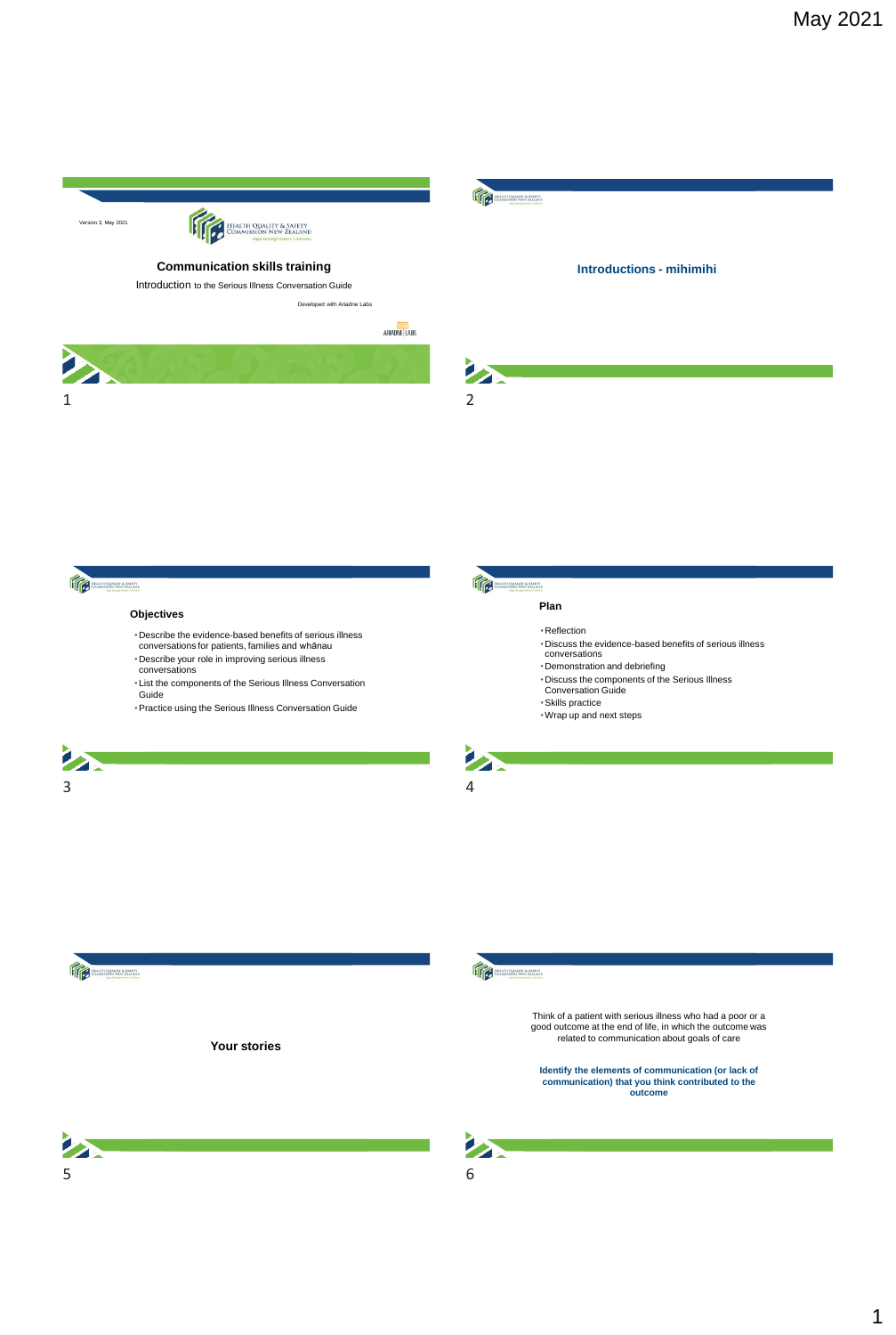



**Ariadne Serious Illness Care Program**

people with serious illness by increasing meaningful conversations with their clinicians about their values and priorities

ARIADNE LABS



 $\sum_{i=1}^{n}$ 

#### **Evidence-based benefits of serious illness conversations**

#### **Early conversations about patient values and goals linked to better serious illness care**

- Increased care in line with patients' wishes1,2,4
- $*$  Improved quality of life/patient wellbeing<sup>1,2,5</sup>
- Fewer hospitalisations2,4
- More and earlier palliative care2,4,5
- Better coping by patient, family and whānau2,3,4





## TC

#### **Conversations are infrequent, late and limited**

•**Infrequent** Fewer than one-third of patients with end-stage diagnoses reported end-of-life (EOL) discussion with clinicians<sup>6</sup>

- 
- **•Late**<br>In patients with advanced cancer, first EOL discussion took place 33 days<br>before death.<br>Fifty-five percent of initial EOL discussions occurred in hospital<sup>7</sup>
- 
- •**Limited** Conversations often fail to address key elements of quality discussions6,7,8

•**New Zealand context** Health and Disability Commissioner: 15 percent of all complaints can be attributed directly to health professionals' attitudes and communication<sup>9</sup>





#### **Quality of conversation documentation is poor**

When conversations take place, outcomes of discussions are often:

- not documented10,11 • not documented accurately10,11
- 
- not easily retrievable in the clinical notes or electronic medical record<sup>10,11</sup> • in conflict with other information in the clinical record.10,11
- 



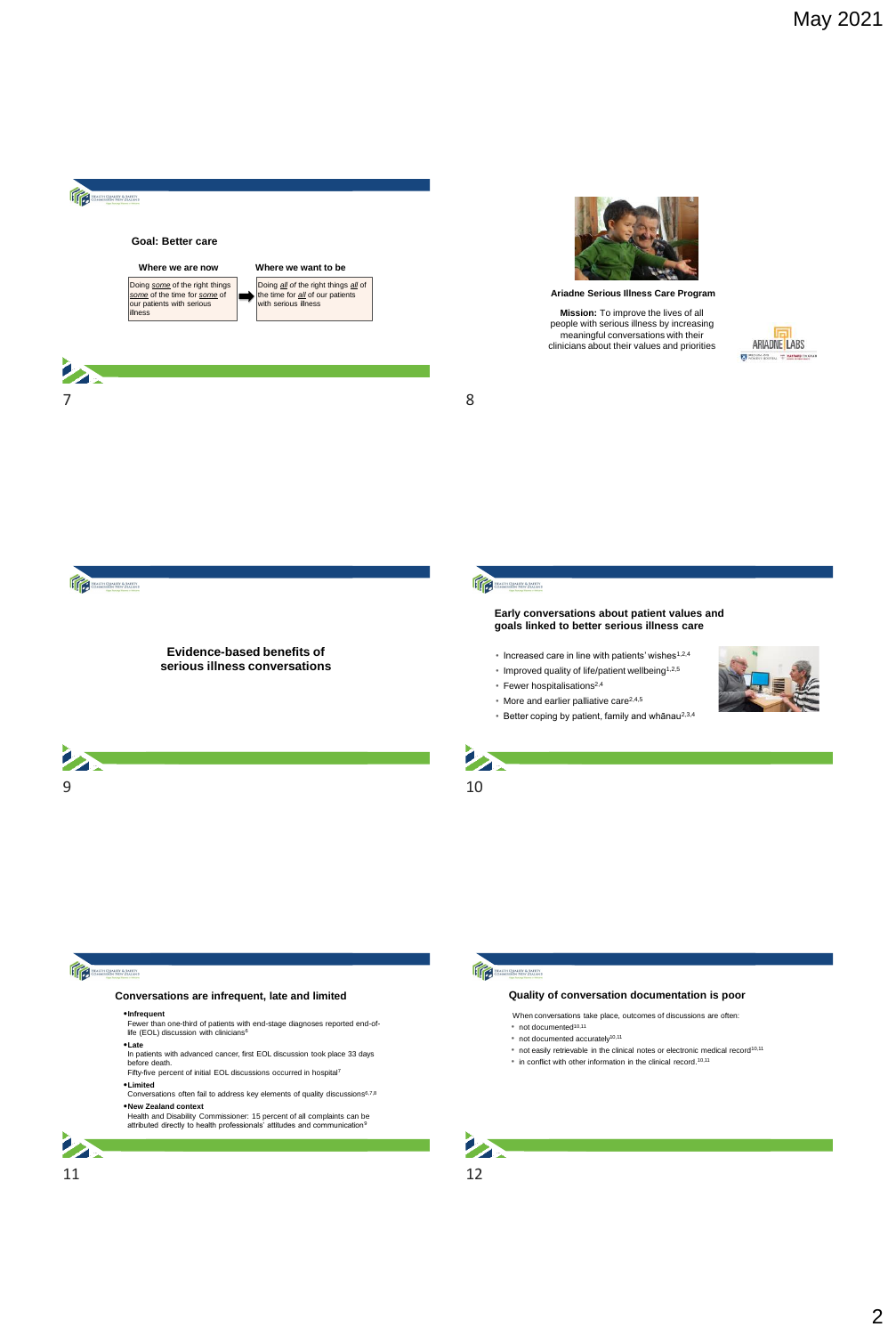



## Re

**Sixty-six percent of intervention patients report positive behavior change<sup>12</sup>**

| 'More realistic in my approach with family and friends about my<br>prognosis.'                                                     |
|------------------------------------------------------------------------------------------------------------------------------------|
| 'Made a complete list of all my last wishes, such as when I can no<br>longer go to the bathroom myself I want hospice house care." |
| 'I am doing the same stuff as before, just feeling less anxious about<br>the future (hope for the best, prepare for the worst).'   |
| 'I have started to think about what my priorities are in terms of<br>quality of life.'                                             |
| 'Mostly the conversation brought us closer (Dr X).'                                                                                |
|                                                                                                                                    |



Tra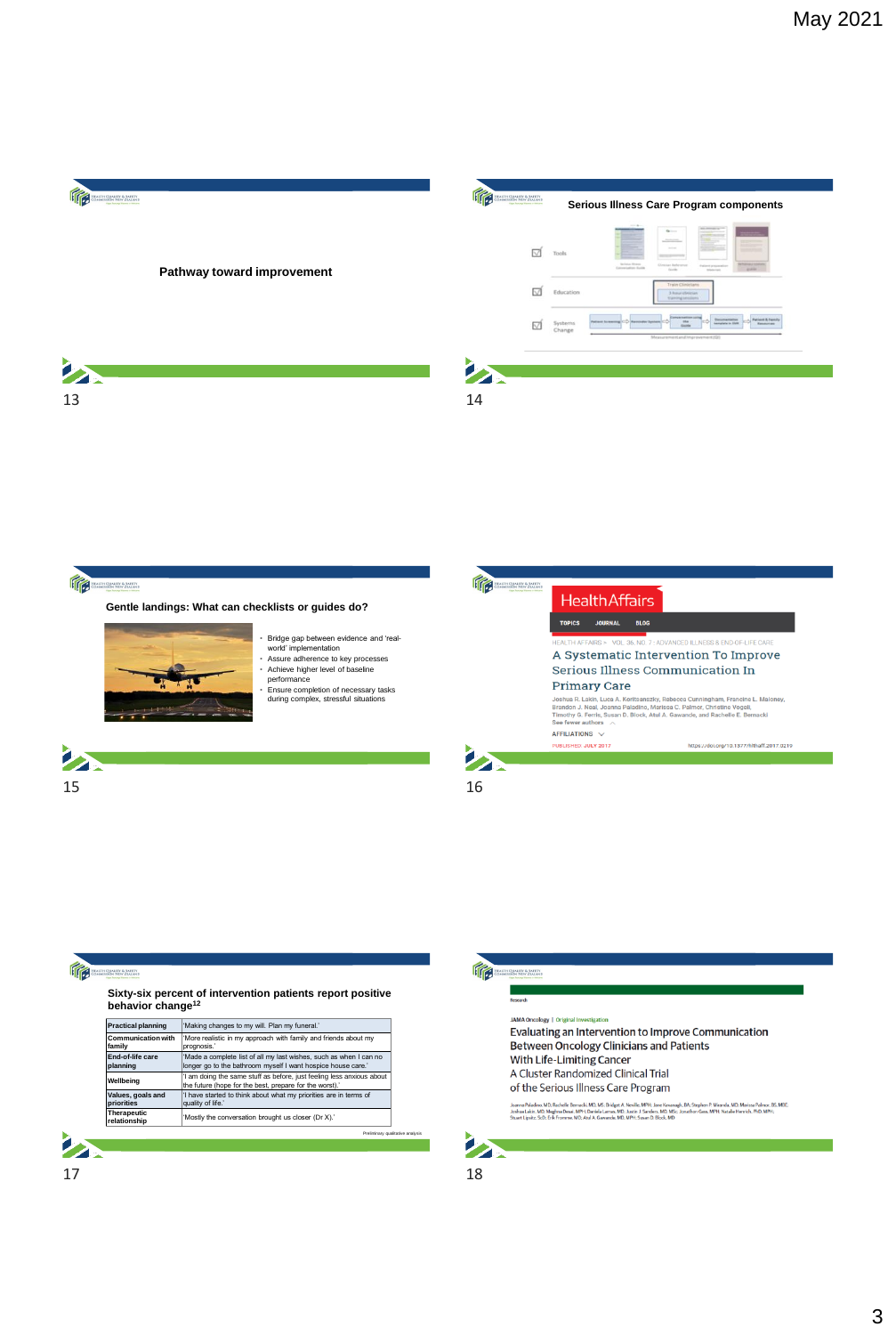## **Transman**

#### **SICG feasible, acceptable, effective intervention that improves patient experience<sup>13</sup>**

#### **Intervention results in clinical practice change**:

- More and earlier serious illness conversations (*P* = 0.005; <0.001)
- More patient-centered and comprehensive conversations (*P* <0.001)
- More accessible documentation in the electronic medical record (*P* <0.001)

**Intervention significantly reduces moderate–severe anxiety and depression** • Lower levels of anxiety persist for four months after the intervention





Keywords<br>Stared decision-ma<br>srative advance car perioperative assessment

teachas<br>1919, Ne 4830, 473–474<br>13 The Audusta 1938

 $\mathbf{z}$ 

Transmission





**Demonstration: Serious Illness Conversation Guide**



#### **Demonstration – Fred**

#### *Fred...*

•is a 62-year-old retired sailor in merchant navy, lifelong bachelor •has advanced COPD, is short of breath on minimal exertion despite recently starting home oxygen •showering and dressing in the morning takes over an hour •has had recurrent hospitalisations this year •lives in a council flat with limited social supports •is here for a follow up outpatient appointment

*Goal for today:* **Initiate a conversation using the Serious Illness Conversation Guide**



# 么



# Transmission

### **Demonstration – Kevin**

- 
- *Kevin (supported by his wife Julie)....*<br>• Kevin is in his mid 40's<br>• He has relapsed leukaemia after a failed bone marrow transplant<br>• Further chemotherapy has been unsuccessful
- 
- 
- 
- Platelets are low<br>
 Kevin is now blood transfusion dependent. The interval between<br>
transfusions have reduced to fortnightly and he is reporting limited impact or<br>
improvement in his symptoms post transfusion<br>
 Jane (a
- 

*Goal for today:* **Initiate a conversation using the Serious Illness Conversation Guide**





**Serious Illness Conversation Guide**







4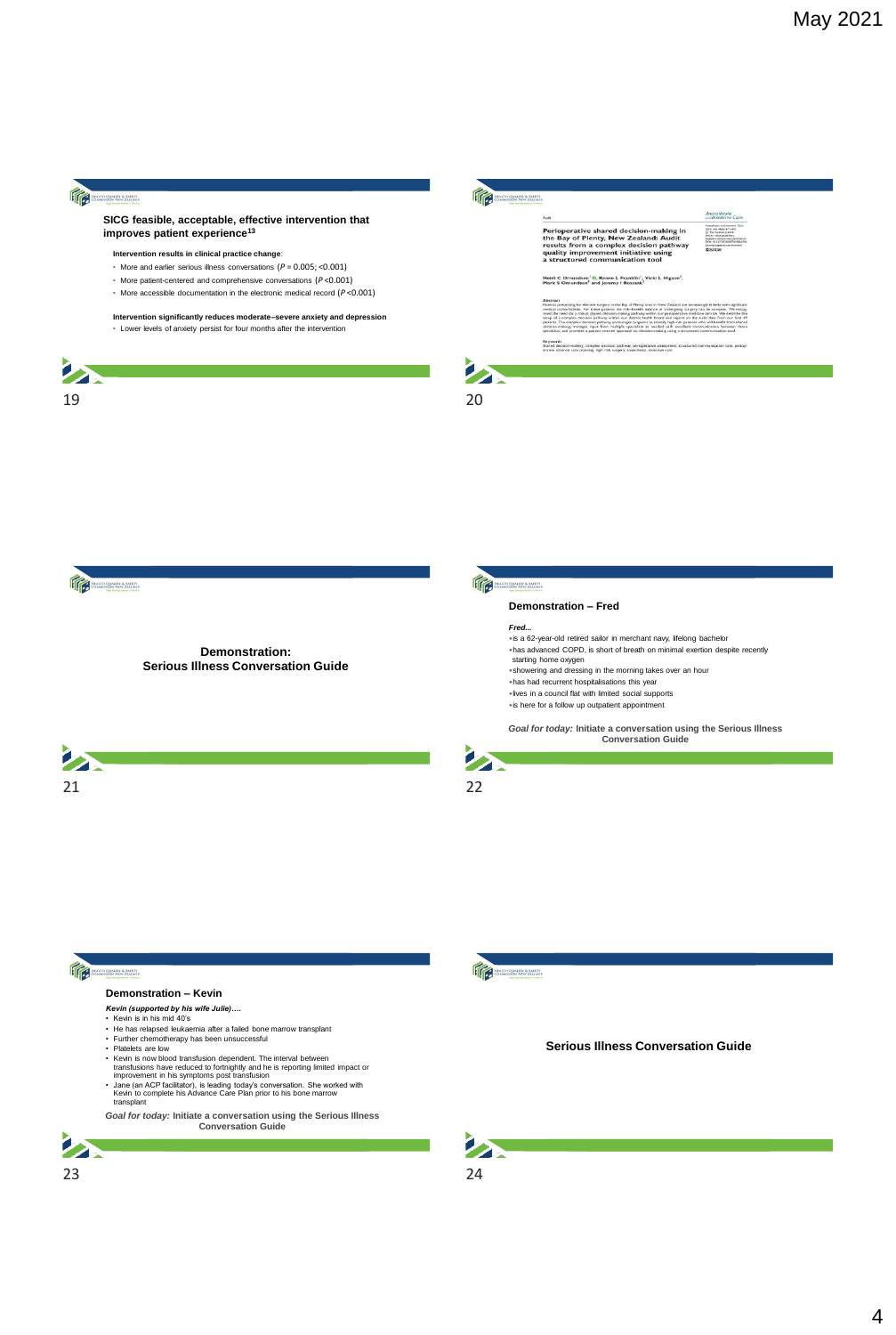

Tra 听 **Set up Assess**  漛 Introduce the idea Illness understanding Ask permission Information preferences 区 Describe the benefits **Participation** Z  $27$  28



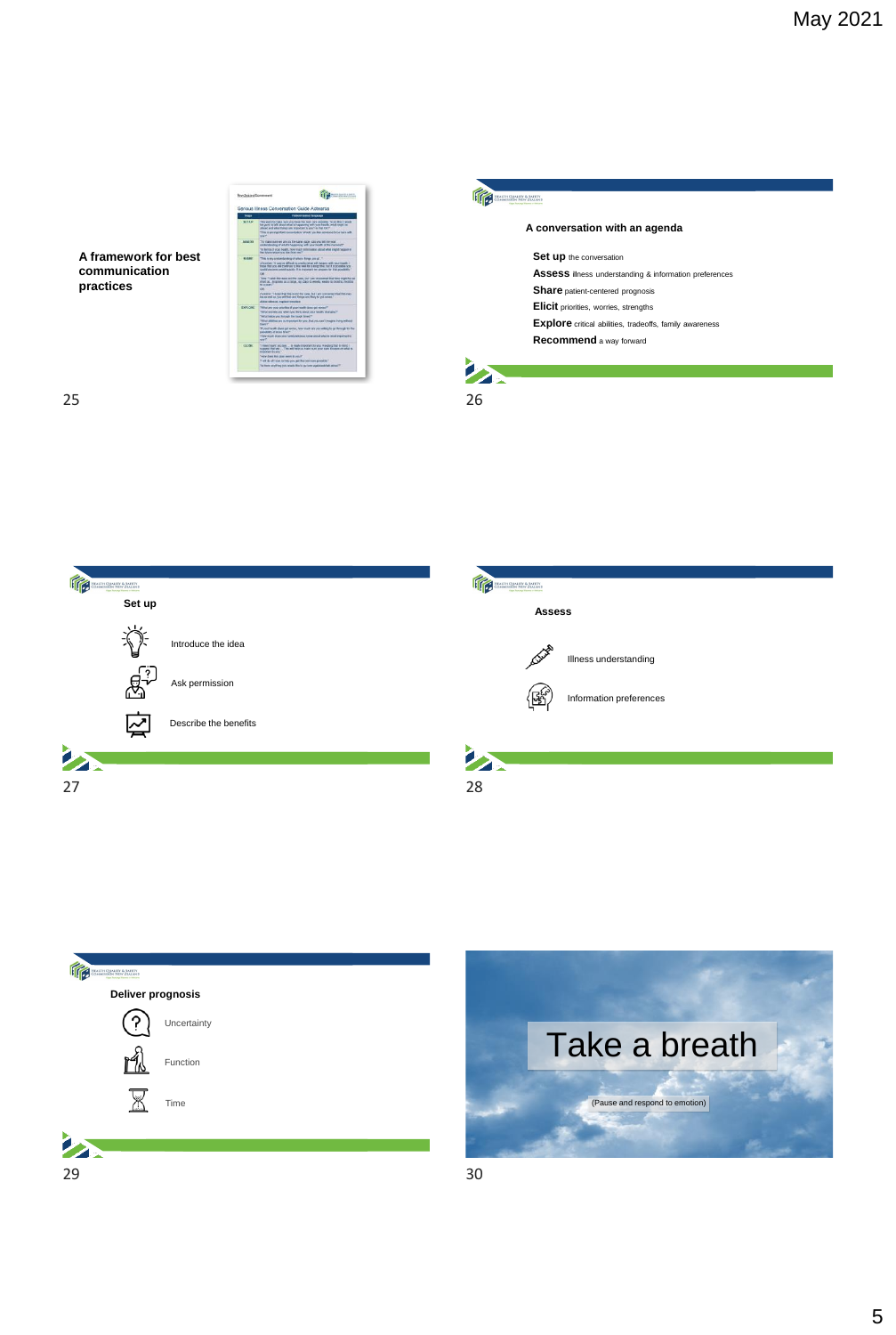